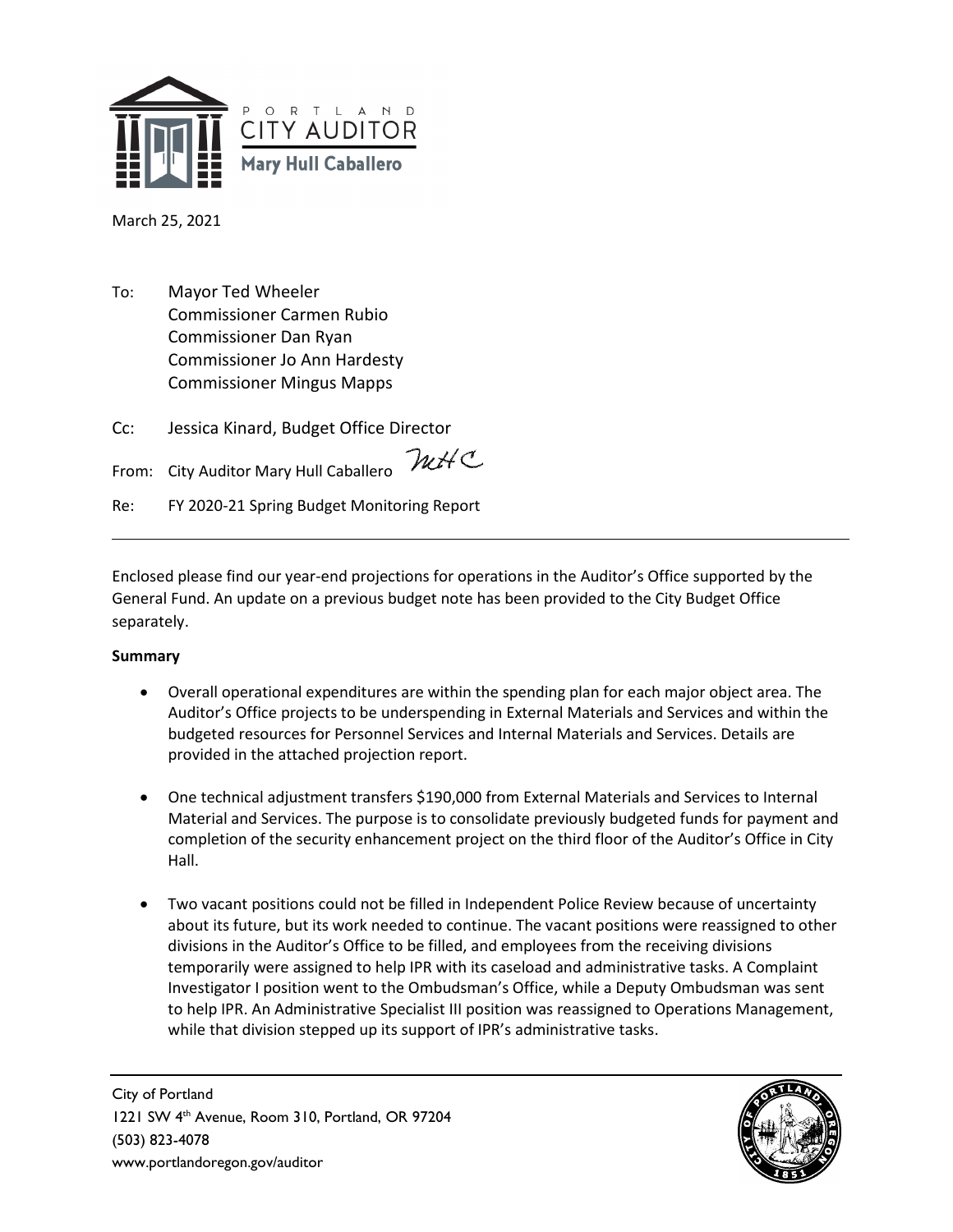# **AU - Office of the City Auditor DP Type Technical Adjustments**

**Request Name:** 11701 -Technical Adjustments

### **Package Description**

These are technical adjustments within the Auditor's Office operating budget to move funds within Materials and Services for the payment and completion of a security enhancement project.

### **Service Impacts**

N/A

### **Equity Impacts**

N/A

| <b>Account Name</b>                    |              |
|----------------------------------------|--------------|
| <b>External Materials and Services</b> | -190.000     |
| Internal Materials and Services        | 190,000      |
| Sum:                                   | $\mathbf{0}$ |
|                                        |              |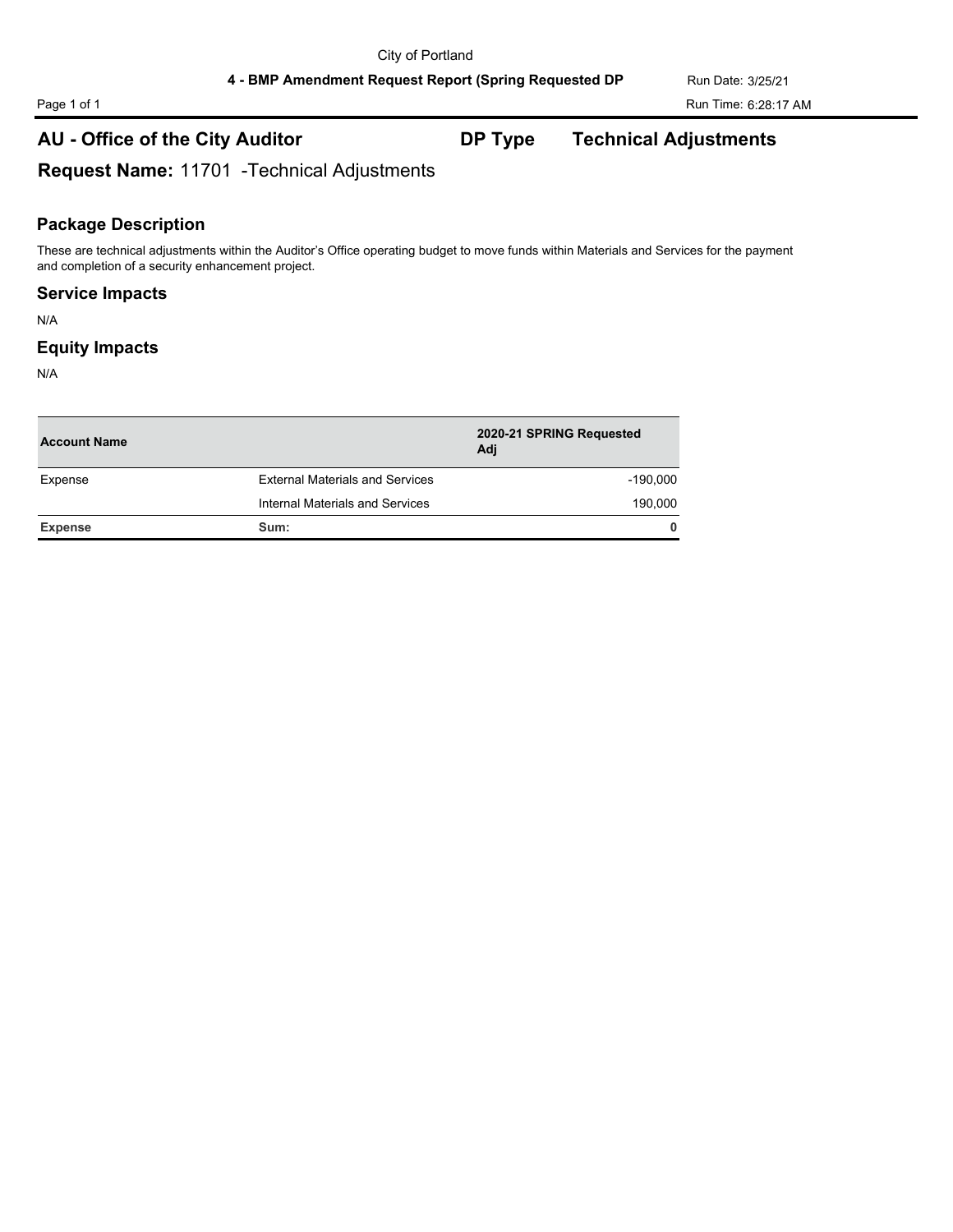# **Office of the City Auditor - Fund 100**

| <b>Major Object</b>                    | <b>2020-21 SPRING</b><br><b>Requested Total</b> | 2020-21 February<br><b>Actuals YTD</b> | <b>2020-21 SPRING</b><br><b>Projection</b> | % Projected Actuals<br>to Requested Total |
|----------------------------------------|-------------------------------------------------|----------------------------------------|--------------------------------------------|-------------------------------------------|
| <b>External Materials and Services</b> | \$1,759,675                                     | \$934,263                              | \$1,279,680                                | 73%                                       |
| Internal Materials and Services        | \$2,902,121                                     | \$1,807,885                            | \$2,826,795                                | 97%                                       |
| Personnel                              | \$6,959,179                                     | \$4,524,152                            | \$6,844,195                                | 98%                                       |
| Sum:                                   | \$11,620,975                                    | \$7,266,300                            | \$10,950,670                               | 94%                                       |
| <b>Major Object</b>                    | <b>2020-21 SPRING</b><br><b>Requested Total</b> | 2020-21 February<br><b>Actuals YTD</b> | <b>2020-21 SPRING</b><br><b>Projection</b> | % Projected Actuals<br>to Requested Total |
| <b>Charges for Services</b>            | \$100,665                                       | \$12,665                               | \$104,353                                  | 104%                                      |
| General Fund Discretionary             | \$7,148,708                                     | \$0                                    | \$6,481,215                                | 91%                                       |
| General Fund Overhead                  | \$4,365,102                                     | \$0                                    | \$4,365,102                                | 100%                                      |
| Miscellaneous                          | \$6,500                                         | \$0                                    | \$0                                        |                                           |
| Sum:                                   | \$11,620,975                                    | \$12,665                               | \$10,950,670                               | 94%                                       |

#### **Revenue Discussion**

The Auditor's Office projects the majority of revenues to be within the spending plan for FY 2020-21. Charges for Services are projected to exceed the budgeted amount by approximately four percent in FY21 due to the receipt of election fines collected through City Campaign Finance Regulations enforcement. The remaining revenue billing for Charges for Services will be completed by the end of the fiscal year. Miscellaneous revenues associated with copying and fee activity are projected to remain static until City buildings are reopened.

#### **Revenue Risks**

There are no current risks to revenues projected for FY 2020-21.

#### **Expenditure Discussion**

The Auditor's Office projects that expenditures will be within budget for Personnel Services and Internal Materials and Services. External Materials and Services will be underspent at the end of FY 2020-21 due to lower than anticipated spending for professional services and reduced non-essential spending related to COVID-19.

#### **Expenditure Risks**

There are no current risks to expenditures projected for FY 2020-21.

#### **Other Notes**